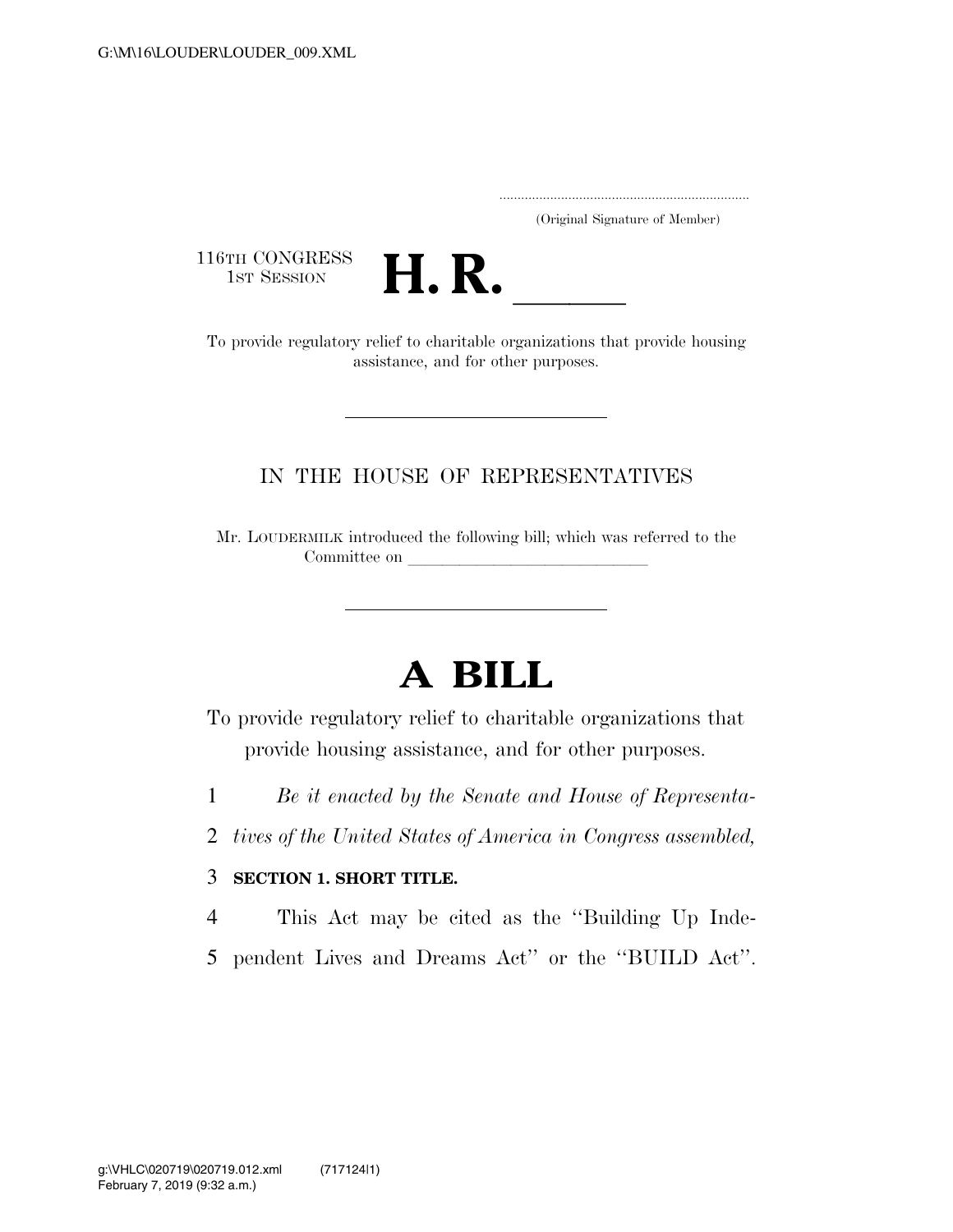$\mathfrak{D}$ 

## **SEC. 2. MORTGAGE LOAN TRANSACTION DISCLOSURE RE-QUIREMENTS.**

 (a) TILA AMENDMENT.—Section 105 of the Truth in Lending Act (15 U.S.C. 1604) is amended by inserting after subsection (d) the following:

 ''(e) DISCLOSURE FOR CHARITABLE MORTGAGE LOAN TRANSACTIONS.—With respect to a mortgage loan transaction involving a residential mortgage loan offered at 0 percent interest primarily for charitable purposes by 10 an organization described in section  $501(c)(3)$  of the In- ternal Revenue Code of 1986 and exempt from taxation under section 501(a) of such Code, forms HUD–1 and GFE (as defined under section 1024.2(b) of title 12, Code of Federal Regulations) together with a disclosure sub- stantially in the form of the Loan Model Form H–2 (as depicted in Appendix H to part 1026 of title 12, Code of Federal Regulations) shall, collectively, be an appro- priate model form for purposes of subsection (b) of this section.''.

 (b) RESPA AMENDMENT.—Section 4 of the Real Es- tate Settlement Procedures Act of 1974 (12 U.S.C. 2603) is amended by adding at the end the following:

 ''(d) DISCLOSURE FOR CHARITABLE MORTGAGE LOAN TRANSACTIONS.—With respect to a mortgage loan transaction involving a residential mortgage loan offered at 0 percent interest primarily for charitable purposes, an